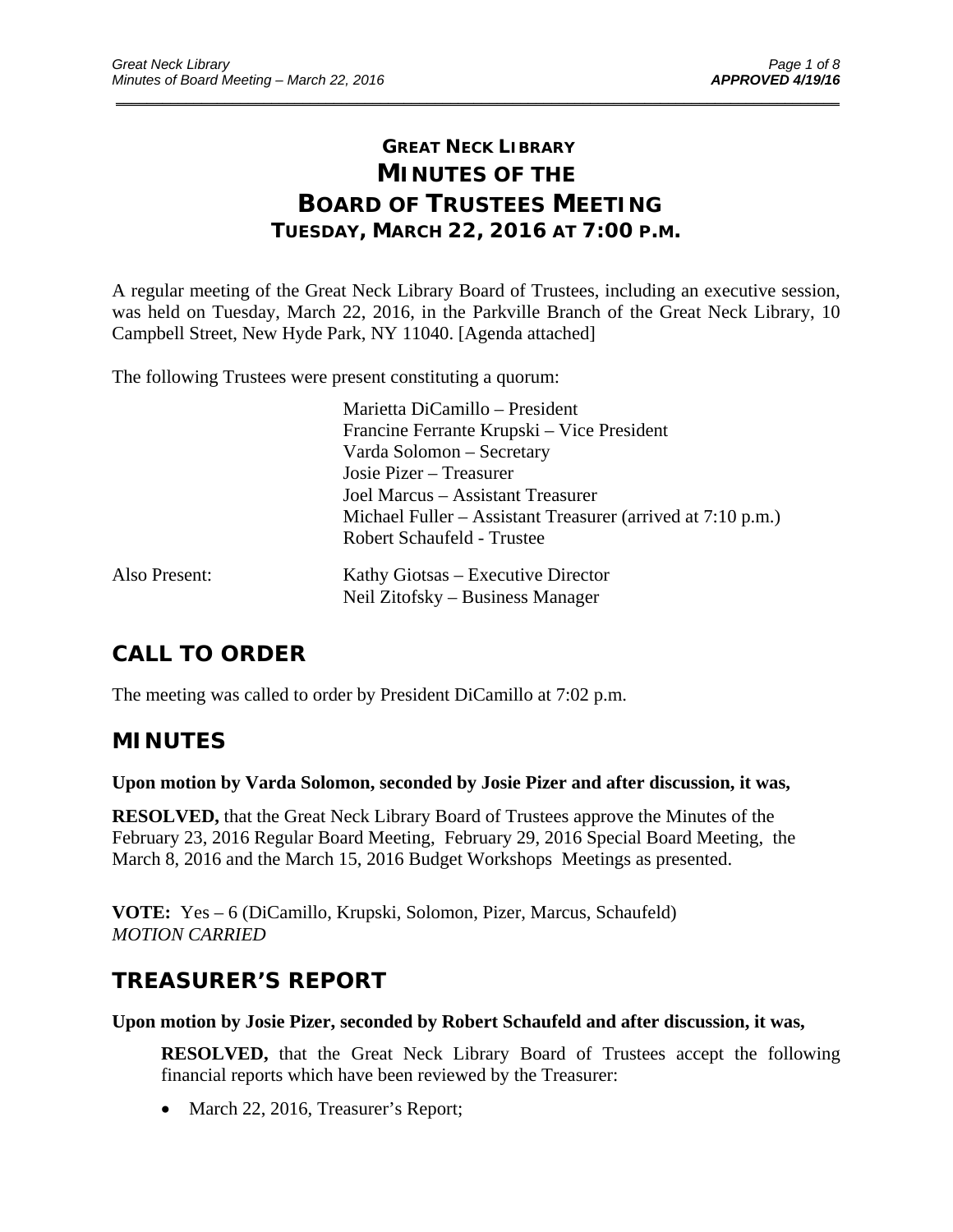- Warrant dated February 13, 2016 through March 11, 2016; including payroll account check numbers 33009-33012 and 50419-50422; paid check numbers 51009-51035; checks to be paid numbers 51036-51112 their sums set against their respective names, amounting in the aggregate to \$766,049.82;
- Payroll Warrants for pay dates February 4 and February 18, 2016, which have been reviewed by the Treasurer, in the amounts of \$121,716.73 and \$126,959.32 respectively, for a total of \$248,676.05.

**VOTE:** Yes – 6 (DiCamillo, Krupski, Solomon, Pizer, Marcus, Schaufeld) *MOTION CARRIED* 

## **PAYROLL CHANGES**

**Upon motion by Josie Pizer, seconded by Francine Ferrante Krupski, and after discussion, it was,** 

**RESOLVED,** that the Great Neck Library Board of Trustees accept the Revised Payroll Changes reports of February 11, 2016 through March 11, 2016 as presented, which have been reviewed by the Finance Committee.

**VOTE:** Yes – 6 (DiCamillo, Krupski, Solomon, Pizer, Marcus, Schaufeld) *MOTION CARRIED* 

## **REPORTS**

### **Branch Committee**

No Report. Trustee Fuller was not yet in attendance.

### **Building Advisory Committee (BAC)**

As per President DiCamillo, committee meetings have been ongoing. Construction Change Orders will be presented for approval this evening. All items have been vetted through the Building Advisory Committee.

#### **Policy Committee**

Trustee Marcus reported that a meeting of the Policy & By Laws Committee took place on February 29, 2016. The selection of the Nominating Committee was discussed and is an issue. Library closing due to inclement weather was also discussed and a decision to follow the action of the Great Neck School District was reached. The next committee meeting will be held in May.

#### **Programming Committee**

Trustee Solomon reported that a meeting of the Programming Committee was held yesterday, March 21<sup>st</sup>. Events and programs for the Main Branch re-opening were discussed and a budget will be needed. The Finance Committee will be approached for such budget.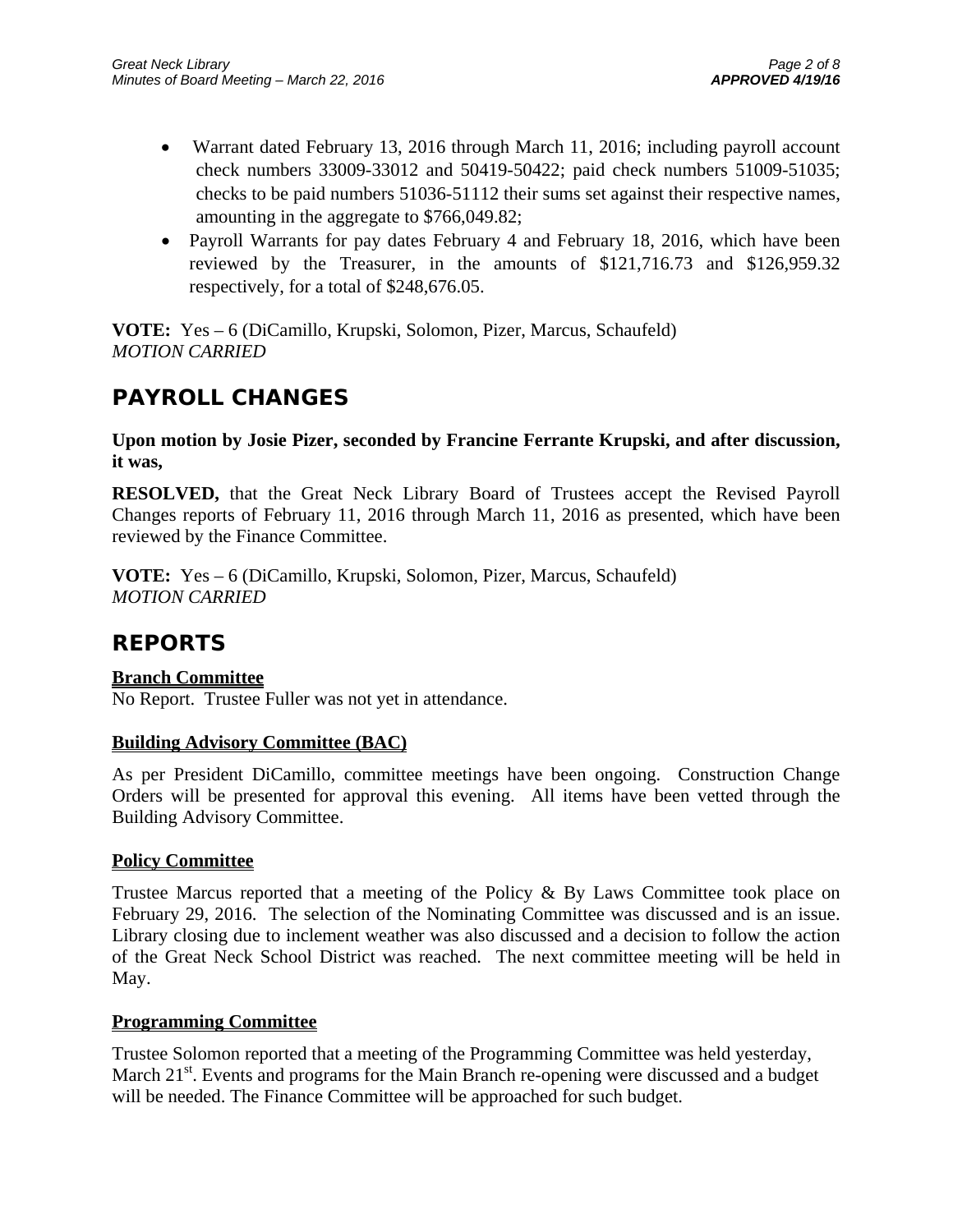#### **Website/Technology Committee**

Trustee Schaufeld reported that at the March  $7<sup>th</sup>$  committee meeting, there was a presentation on RFID. The next meeting will be held on March  $23<sup>rd</sup>$  and there will be a presentation by Crestron and Mr. Kiswani's report/proposal will be discussed.

#### **Staff Reports**

President DiCamillo called for questions regarding the Staff Reports. Trustee Pizer had sent her questions via email and they were distributed to the Board members and the public in attendance. [attached].

#### **Executive Director's Report**

Executive Director Kathy Giotsas reported that she attended Innovative Users Group last week where she saw interesting items related to RFID.

Text of the Executive Director's written report dated March 17, 2016 below:

#### **ADMINISTRATION**

The staff has been meeting regularly to discuss the needs of the new building and evaluating past and present procedures/practices. Many of the patrons have enjoyed the floating collection. We are also looking at what we should keep in hardcopy and what online services we should continue. We will be looking to integrate some of our reference collection with the regular non-fiction collection.

As we look to move in the new building we will be looking at staffing. I will set up meetings with Circulation, Reference and the Children's Department to discuss staffing levels for the main library as well as the branches. We will have tentative schedules by the end of March. Once we get into the new building we will reevaluated the staffing levels.

#### **BUILDING**

We are currently working on putting together an RFP for the security system and getting Board approval for going out to bid. We have a list of state approved contractors that will provide fair pricing and can move on the project quickly.

We have also put together an RFP for a landscape architect and will be looking to go out to bid in March after board approval.

This past month we have been developing a plan on outfitting the meeting rooms in the new building. We are meeting with technology businesses to get their input on various media that we can install in the new building and also get price ranges. Once we get this information we will be working with the Technology Committee, BAC and the Board to develop an RFP to present to the board. We are looking to create meeting spaces that are equipped to meet the present and future needs of the community.

#### **FINANCE**

This past month after several weeks of issues with Paychex we decided to drop them as our payroll/time and attendance system. We have received some refunds from them in the beginning due to malfunctions on their part but Neil is looking to get additional refunds for services that created more work for the business office staff.

#### **PERSONNEL**

After interviewing several candidates for the position of Assistant Director, we offered the position to Elissa Johnson. Unfortunately, she turned the position down. We have decided to hold off on filling the position for the moment.

Our interviews for the IT Director are going very well and we have two strong candidates. We will have a candidate to present at the March Board meeting. Both candidates have a BS in Computer Science and an MLS. There background will help the library reach the next level in technology.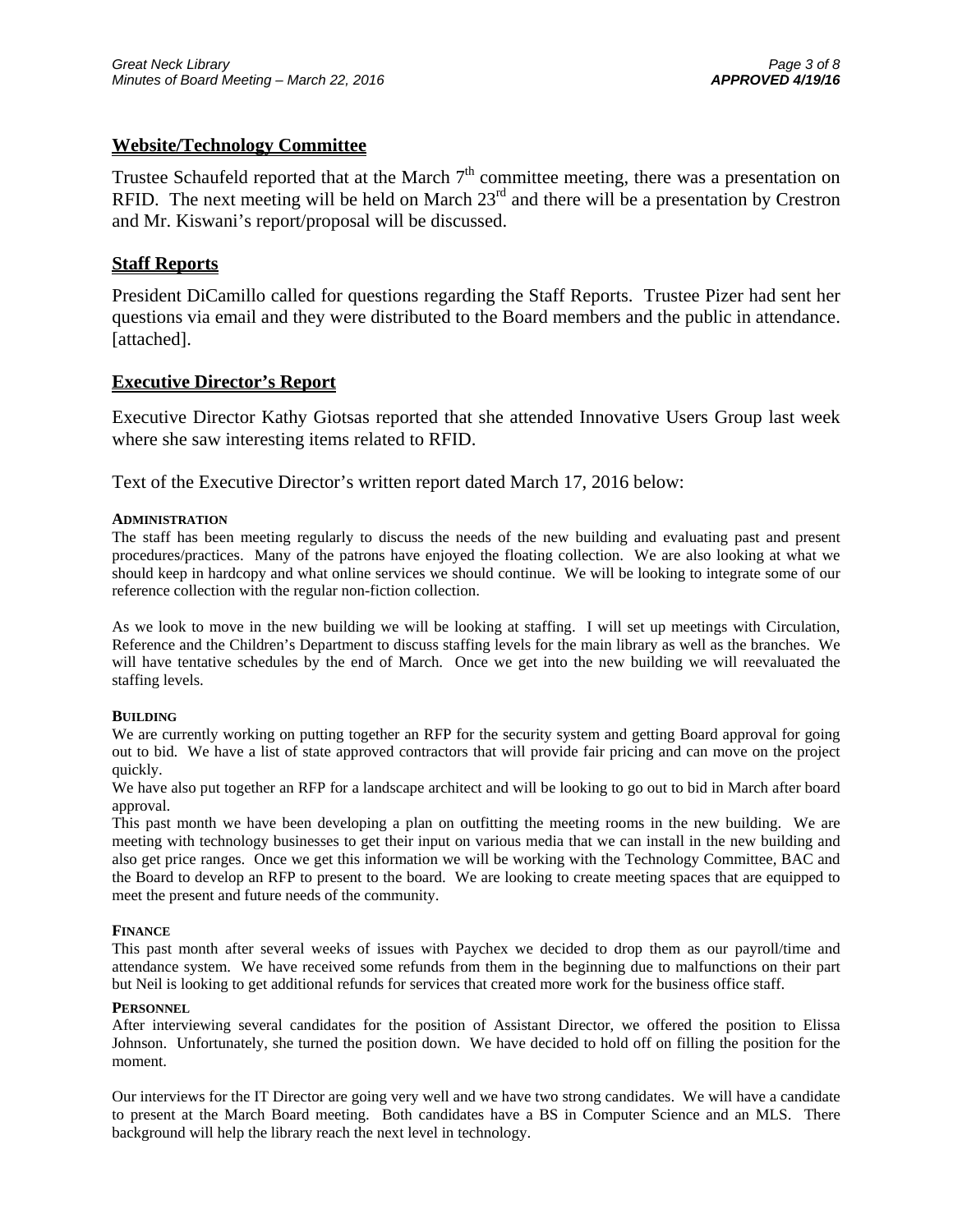Jayne Alexander, the Branch Librarian of Parkville has submitted her letter of retirement. Her last day of work will be April  $29<sup>th</sup>$ , 2016. We have posted the position for Branch Librarian both internally and externally and hope to get several qualified candidates.

#### **RELOCATION**

There was a Department Head and a Relocation Staff meeting where we discussed weeding. All departments were asked to go through their collections, both fiction and non-fiction and weed. They were asked to weed the nonfiction with the CREW method and the fiction would be weeded through statistical lists that Wanda would provide to each department. The staff is doing very well and has increased its numbers in removing old and duplicate books that are no longer needed. The Lakeville Branch Library is also reviewing things that are being weeded and swapping out worn out children's books for ones that are in better condition. We will be meeting with the movers in March and April to discuss the move back into the new building and work out the logistics. We are expecting to weed some of the materials as it comes out of storage.

We have been taking inventory of everything in the IT trailer and materials. Charlie has also taken an inventory of what is in the Lakeville basement. We will be taking an inventory of what is in the trailers outside the library once the weather gets warmer. We have a list but we will need to evaluate what we will keep and what we will be repurposing.

Corstar is already under contract to move IT back into the new building. We have met with Corstar to discuss move back into the new building and we expect the transition to go much smoother since we will not be facing the obstacles we had in the original move. The wiring will be in place and new racks will be installed to move the servers. It is expected that we will be down no more than one day but it could be as little as a half a day. We also spoke to Corstar about the servers regarding their capacity and need for replacement. We were informed that the library bought top of the line servers five years ago and should last us another five years. We will be reviewing all of our IT when the new IT Director comes on board.

We are also going through our inventory lists (art, furniture, equipment, etc.) to find out there exact location and evaluate the need of keeping the items or find other options for the items.

#### **WEBSITE/TECHNOLOGY**

We have a consultant to evaluating our network. He will give us his recommendations at the end of his evaluation of all three branches and the main library. The new website is up and we are continuously evaluating it and taking suggestions and comments from patrons and staff.

*Trustee Fuller arrived at this point.* 

## **OLD BUSINESS**

#### **Amendment of Junior Accountant's Contract**

**Upon motion by Francine Ferrante Krupski, seconded by Joel Marcus, and after discussion, it was,** 

**RESOLVED,** that the Great Neck Library Board of Trustees amend the February 23, 2016 resolution adjusting Li Wen Lee's contract for a three (3) year period as Junior Accountant with a \$2000 annual salary increase.

**VOTE:** Yes – 7 (DiCamillo, Krupski, Solomon, Pizer, Marcus, Fuller, Schaufeld) *MOTION CARRIED UNANIMOUSLY* 

*Comment: President DiCamillo requested future resolutions include salary information.*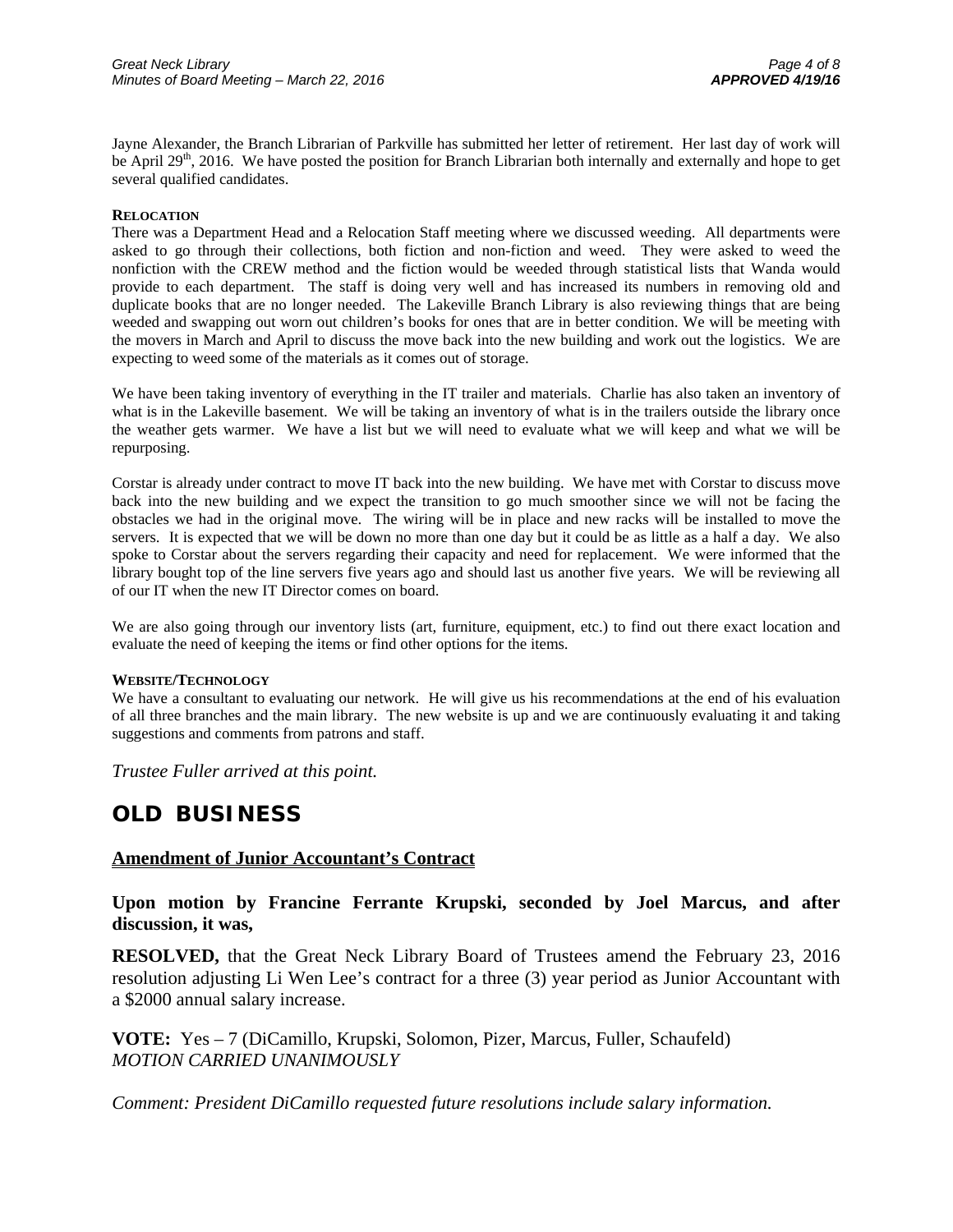### **Acceptance of Revised Posting/Description for Assistant Director**

#### **Upon motion by Varda Solomon, seconded by Joel Marcus, and after discussion, it was,**

**RESOLVED,** that the Great Neck Library Board of Trustees accept the revised Assistant Director Job Posting with salary range of \$90,000 to \$100,000. [copy appended]

**VOTE:** Yes – 7 (DiCamillo, Krupski, Solomon, Pizer, Marcus, Fuller, Schaufeld) *MOTION CARRIED UNANIMOUSLY* 

### **GNL Re-Organization -2nd Discussion**

A hardcopy of Executive Director Kathy Giotsas Powerpoint presentation was distributed to the public and discussed. [Attached]. This new structure will provide more accountability, a smoother flow between the branches, reallocation of and creation of new positions.

*Public Comment: Karen Rubin, Naomi Penner, Nick Camastro* 

## **NEW BUSINESS**

#### **Retirement of Jayne Alexander**

President DiCamillo postponed this agenda item until the next Board Meeting as Ms. Alexander was not present to receive recognition.

#### **GNL Gala and Committee**

President DiCamillo appointed a committee to assist with the invitation-only gala and the openhouse events for the grand re-opening of the Main branch. The committee will consist of: President DiCamillo, Trustee Pizer, Trustee Marcus, Trustee Schaufeld, Executive Director Giotsas and staff members Deidre Goode, Pam Levin, Marge Chodosch, Nick Camastro, and Adam Hinz. President DiCamillo explained that she was limiting the number of trustees on the committee since a full-board committee requires a quorum. However, other trustees were encouraged to attend meetings as members of the public.

#### *Public Comment: Karen Rubin, Naomi Penner*

#### **Construction Change Orders**

#### **Concrete Infills and Reinforcement at Lower Level Front Entrance**

#### **Upon motion by Joel Marcus, seconded by Varda Solomon, and after discussion, it was,**

**RESOLVED,** that the Great Neck Library Board of Trustees approve the Change Order number 34 (VRD RCO # 52R-1) for Concrete Infills and Reinforcement at Lower Level of Front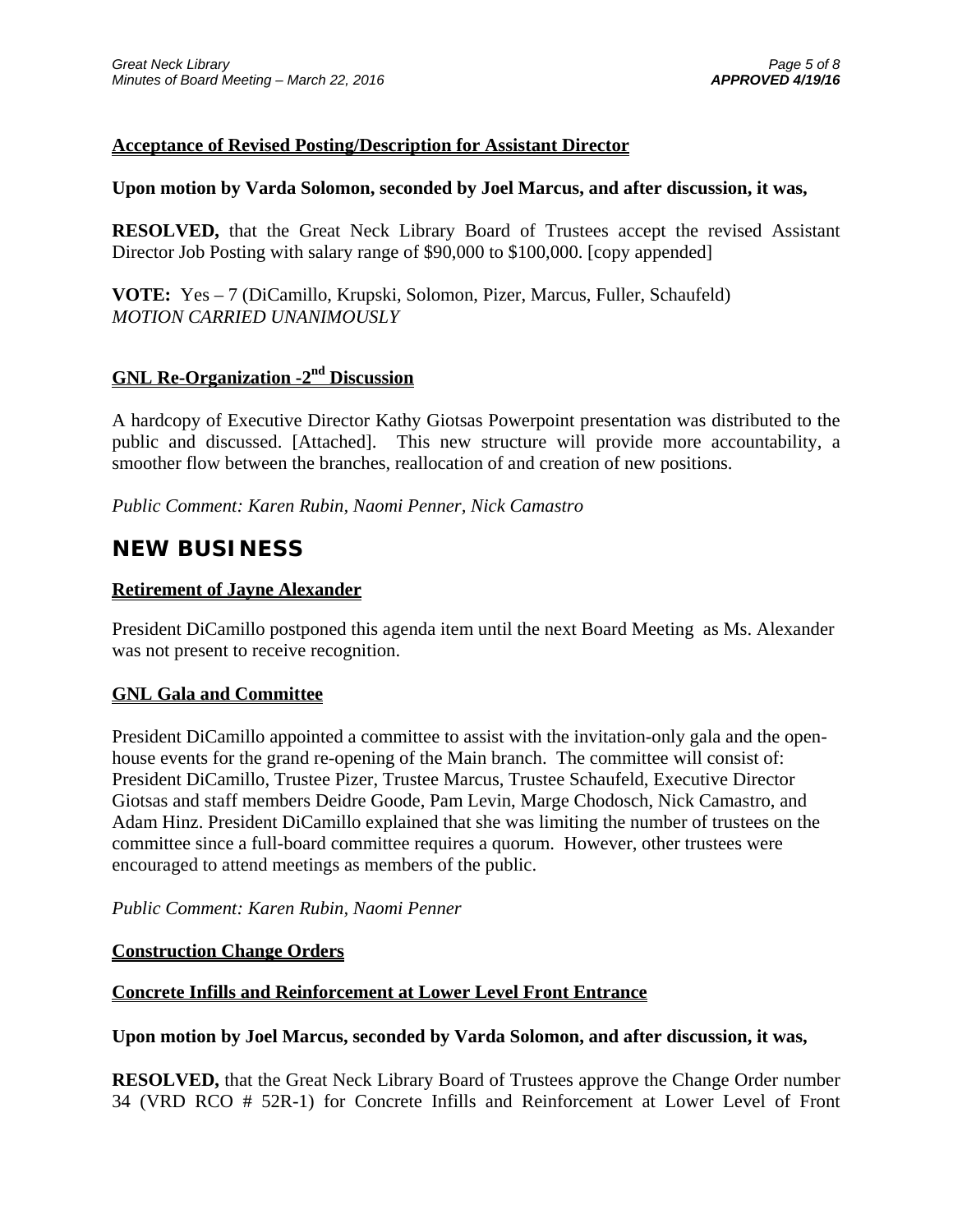Entrance, in the amount of \$15,493.88; such funds to be taken from the contingency line in the construction budget.

**VOTE:** Yes – 7 (DiCamillo, Krupski, Pizer, Solomon, Marcus, Fuller, Schaufeld) *MOTION CARRIED UNANIMOUSLY* 

### **Additional Steel Framing at Front Entry Way**

#### **Upon motion by Michael Fuller, seconded by Varda Solomon, and after discussion, it was,**

**RESOLVED,** that the Great Neck Library Board of Trustees approve the Change Order number 35 (VRD RCO # 55) for additional Steel Framing at Front Entry Way, in the amount of \$4,195.16; such funds to be taken from the contingency line in the construction budget.

**VOTE:** Yes – 7 (DiCamillo, Krupski, Pizer, Solomon, Marcus, Fuller, Schaufeld) *MOTION CARRIED UNANIMOUSLY* 

#### **Balance Amount for Upper Level Plywood and J Bead Trim at Fin Tub enclosures and Lower Level Plywood filler pieces at Fin Tube enclosures**

**Upon motion by Robert Schaufeld, seconded by Varda Solomon, and after discussion, it was,** 

#### **RESOLVED,** that the Great Neck Library Board of Trustees approve

the balance amount for Change Order number 28 (VRD RCO #48R2 and 53) for the Upper Level Plywood and J Bead Trim at Fin Tube enclosures and Lower Level Plywood filler pieces at Fin Tub enclosures, in the amount of \$3,455.00; such funds to be taken from the contingency line in the construction budget.

**VOTE:** Yes – 7 (DiCamillo, Krupski, Pizer, Solomon, Marcus, Fuller, Schaufeld) *MOTION CARRIED UNANIMOUSLY* 

#### **Fourteen (14) New Glass Mounted End Panels**

**Upon motion by Michael Fuller, seconded by Robert Schaufeld, and after discussion, it was,** 

**RESOLVED,** that the Great Neck Library Board of Trustees approve the Change Order number 37 (VRD RCO # 73) for Fourteen (14) New Glass Mounted End Panels, in the amount of \$5,403.55; such funds to be taken from the contingency line in the construction budget.

**VOTE:** Yes – 7 (DiCamillo, Krupski, Pizer, Solomon, Marcus, Fuller, Schaufeld) *MOTION CARRIED UNANIMOUSLY* 

#### **Owner Requested Changes Regarding Countertop and Millwork**

**Upon motion by Robert Schaufeld, seconded by Joel Marcus, and after discussion, it was,**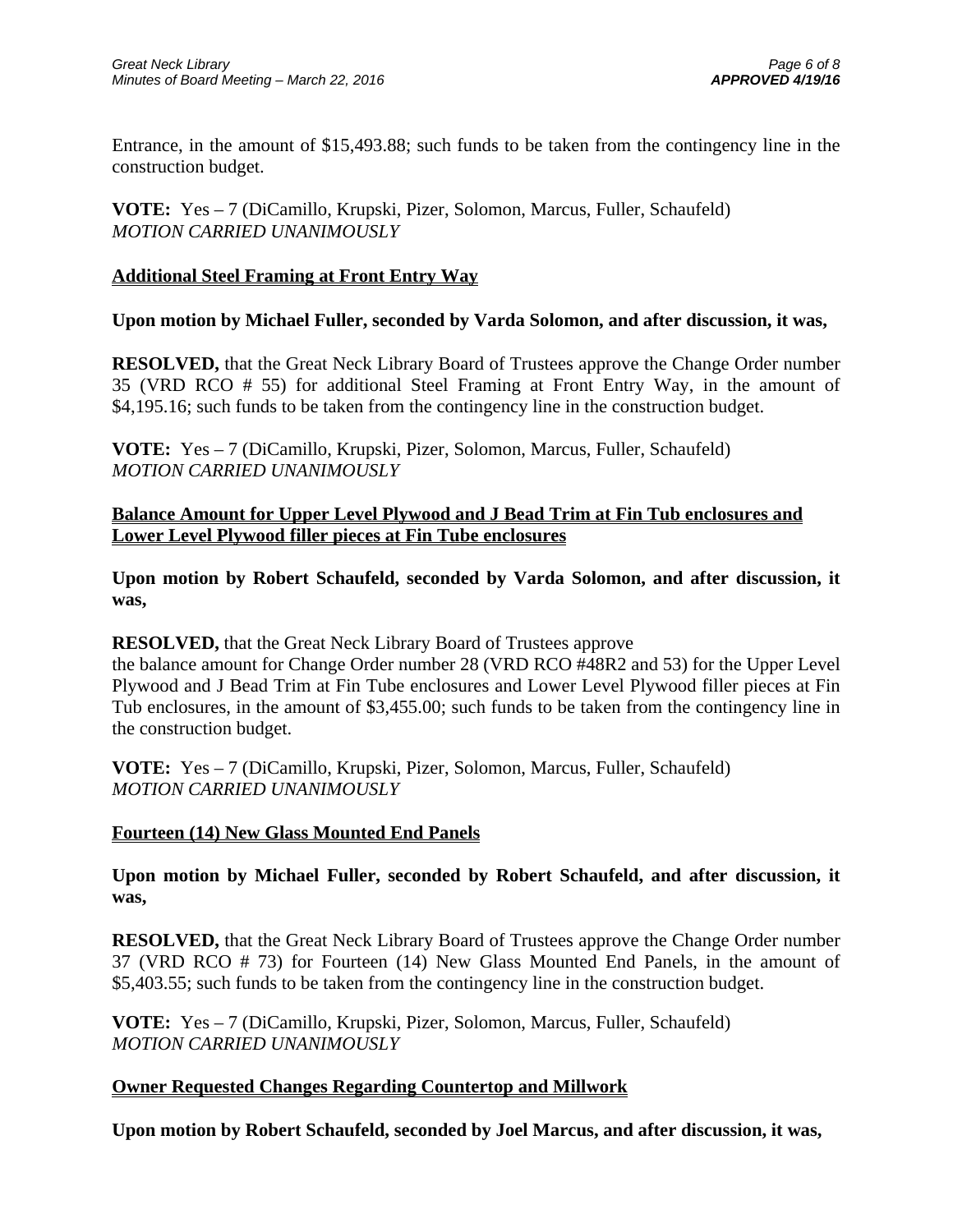**RESOLVED,** that the Great Neck Library Board of Trustees approve the Change Order number 36 (VRD RCO # 63R3 and 71R1) for Owner Requested Changes Regarding Countertop and Millwork, in the amount of \$18,101.23; such funds to be taken from the contingency line in the construction budget.

**VOTE:** Yes – 7 (DiCamillo, Krupski, Pizer, Solomon, Marcus, Fuller, Schaufeld) *MOTION CARRIED UNANIMOUSLY* 

### **Wood Floor Prep**

**Upon motion by Varda Solomon, seconded by Francine Ferrante Krupski, and after discussion, it was,** 

**RESOLVED,** that the Great Neck Library Board of Trustees approve the Change Order number 38 (VRD RCO # 68R1) to level the existing flooring in the Gallery Area, in the amount of \$9,985.80; such funds to be taken from the contingency line in the construction budget.

**VOTE:** Yes – 7 (DiCamillo, Krupski, Pizer, Solomon, Marcus, Fuller, Schaufeld) *MOTION CARRIED UNANIMOUSLY* 

*Public Comment: Karen Rubin* 

#### **Paint Ceiling Clouds**

#### **Upon motion by Josie Pizer, seconded by Michael Fuller, and after discussion, it was,**

**RESOLVED,** that the Great Neck Library Board of Trustees approve the Change Order number 39 (VRD RCO # 70R1) to paint twenty-four (24) ceiling clouds in levels, in the amount of \$3,254.00; such funds to be taken from the contingency line in the construction budget.

**VOTE:** Yes – 7 (DiCamillo, Krupski, Pizer, Solomon, Marcus, Fuller, Schaufeld) *MOTION CARRIED UNANIMOUSLY* 

#### **Ceramic Tile Floor Prep at Lobby**

**Upon motion by Joel Marcus, seconded by Francine Ferrante Krupski, and after discussion, it was,** 

**RESOLVED,** that the Great Neck Library Board of Trustees approve the Change Order number 40 (VRD RCO # 72R1) for Ceramic Tile Floor Prep at Lobby, in the amount of \$8,415.00; such funds to be taken from the contingency line in the construction budget.

**VOTE:** Yes – 7 (DiCamillo, Krupski, Pizer, Solomon, Marcus, Fuller, Schaufeld) *MOTION CARRIED UNANIMOUSLY* 

#### **Motorized Blackout Shades for the Community Room**